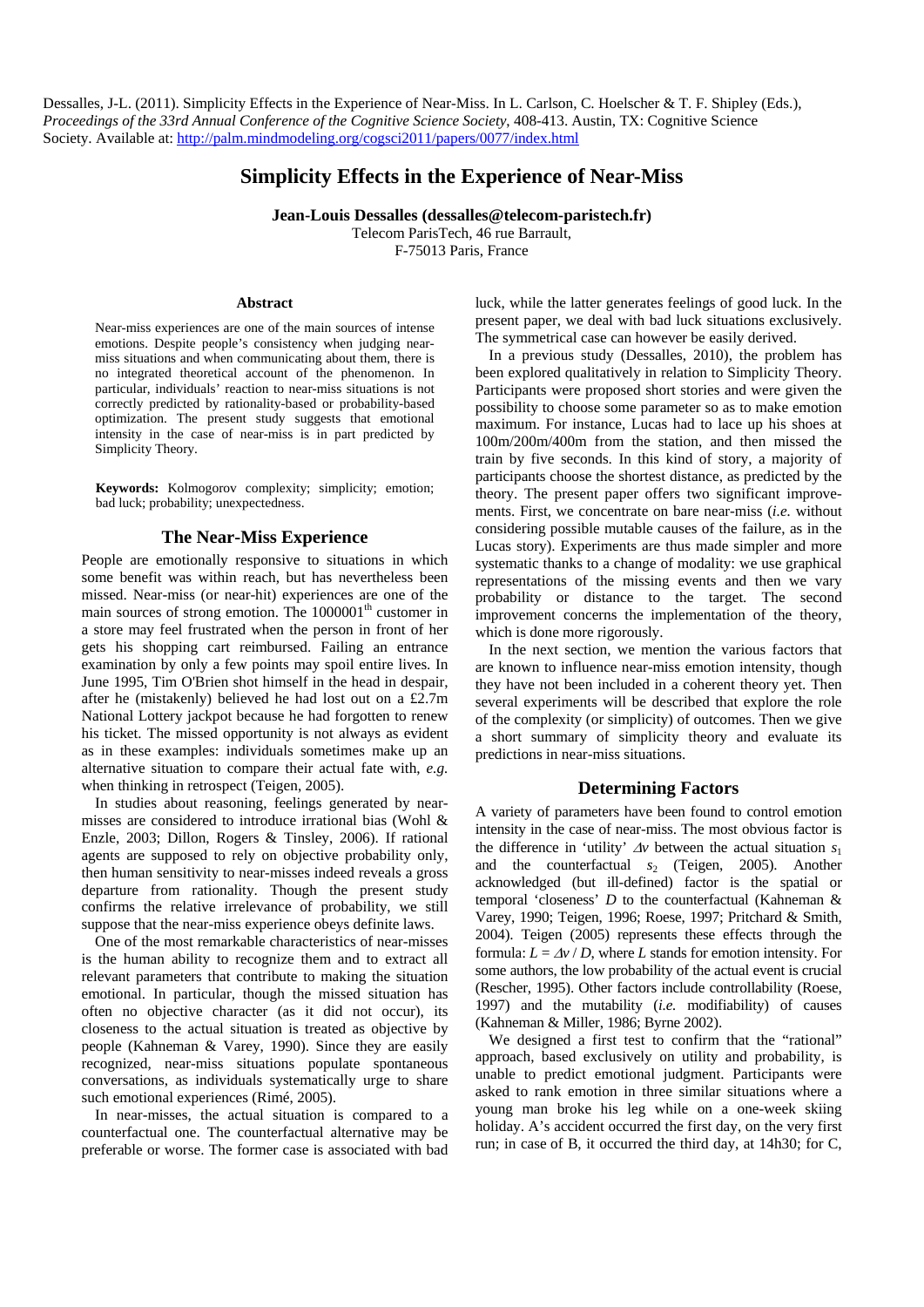it occurred the last day of the week, on the very last run. We may consider that the probability of each accident was equal. Utility, however, is different:  $v(A) < v(B) < v(C)$ , since C and, to lesser extent, B, could still enjoy their holiday. If utility was the sole factor, B should be thought to be significantly more disappointed than C. Figure 1 shows average reversed emotion rankings (from 3: most maddening, to 1: least maddening) attributed to A, B and C. We can see that the results contradict the prediction based on pure utility. C's situation is judged as emotional as B's (54% judged it less maddening, but 46% found it more maddening). For nearly half of the participants, the singularity of the temporal location of C's accident (the very last run) as opposed to B's (one run among many) more than compensates for the difference in utility.



Figure 1: The ski story (102 participants; bars indicate standard deviation).

This result is consistent with Teigen's formula  $L = Av/D$ . as the 'distance' to the counterfactual (if only C had stopped skiing one run earlier) is minimal for C. Our experiments will show, however, that  $\Delta v$  and  $D$  are often not the only parameters involved.

We tested various lottery situations in which an individual is supposed to have missed the opportunity of winning  $1000 \text{ } \in \text{ The near-miss situations we tested are depicted on }$ figures 2-4. Red areas are winning regions (note that figures 2-e, 3-d and 4-b are not really near-misses). In each case, the "objective" probability of the outcome is evenly distributed over the whole line or plane.

 $\Delta v$  is fixed (players were supposed to win 1000 € if the dot had landed in a red region). The way emotion varies is not controlled by the 'objective' winning probability, at least in figures 2 and 4 where that probability is kept constant. It is not entirely controlled by *D* either, contrary to Teigen's claim, as evidenced by the fact that emotion may significantly vary between figures 2-c and 2-d.

## **Experimental Results**

Participants (number  $= 89$ ) were asked to rank the disappointment of losers in various uniform lottery situations. They were shown slides corresponding to figures 2-4 during approximately 1.5 min. In these tests, the dot moved continuously before stopping at its landing site. Each participant was asked to write down different ranks for each test, from 1 (mostly infuriating) to 5 or 6 (least disappointment).



Figure 2: One-dimensional lottery.



Figure 3: One-dimensional lottery, variable probabilities.



Figure 4: Two-dimensional lottery.

Figures 5, 6, 7 show experimental results for the situations illustrated in figures 2, 3 and 4 respectively. Bars show inverted emotional ranks, ordered from most emotional to least emotional. Segments in grey indicate standard deviation.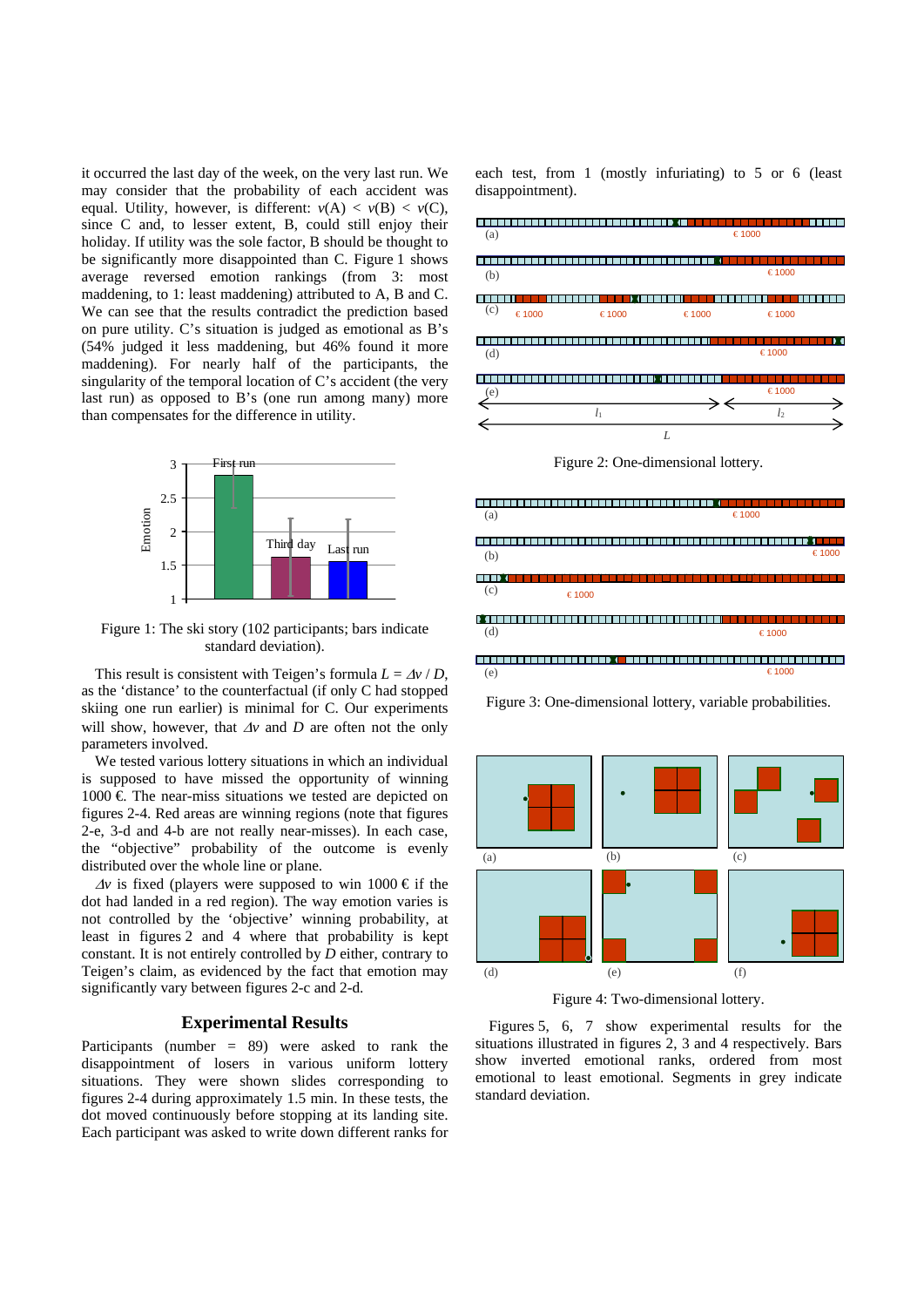

Figure 5: Experiment of figure 2 (89 participants).



Figure 6: Experiment of figure 3 (89 participants).



Figure 7: Experiment of figure 4 (89 participants).

These experiments show that probability alone cannot explain emotion ranking, as the winning probability is kept constant in figures 2 and 4, or would make wrong predictions (*e.g.* in figures 3-c and 3-e where emotion is high despite opposite probabilities). More generally, most judgments about (un)lucky situations are not explained by variations of probability (even perceived probability) (Teigen, 1996). The experimental results show that distance to target is not fully relevant either, as judgments for figures 2-c and 4-c show.

We consider now what simplicity theory can possibly bring to the analysis of the problem.

### **Simplicity and Probability**

Simplicity is a fundamental cognitive principle (Chater, 1999). For instance, it explains how human brains reconstruct hidden shapes (figure 8).

The *description complexity C*(*s*) of a situation *s* (or Komogorov complexity) is defined as the size of its (current) best summary. The partially hidden square in figure 8 is simply defined as an invariant of a rotation

group, a description that no alternative shape can beat (out of any specific context).



Figure 8: Hidden shapes are the least complex ones.

Complexity theory (Solomonoff, 1978) states that probability is given by:

$$
p_a(s) = 2^{-C_w(s)} \tag{1}
$$

 $C_w(s)$  is the *generation complexity* of *s*, *i.e.* the minimal amount of information that the 'world' requires to generate *s.* This definition presupposes that *s* is designated in advance. In most real life situations, this is not the case. Individuals determine probability after the fact. Simplicity theory (Dessalles, 2008) takes the *ex post* determination of *s* into account by comparing  $C_w(s)$  to the complexity  $C(s)$  of describing *s*. *Unexpectedness U*, for any situation *s*, is the difference between its generation complexity  $C_w$  and the complexity *C* of its description.

$$
U(s) = C_w(s) - C(s) \tag{2}
$$

To be unexpected, situations must be out of the ordinary, i.e. they must be abnormally simple  $(C \text{ smaller than } C_w)$ . For instance, a lottery draw such as 1-2-3-4-5-6 would be highly unexpected whereas a typical draw would not (what Solomonoff's formula does not predict).

The main claim of Simplicity Theory (ST) is that unexpectedness translates into subjective probability through the following expression.

$$
p(s) = 2^{-U(s)}\tag{3}
$$

The difference (in bits) between generation complexity and description complexity, if regarded as successive flips of coin, measures probability. Improbable situations are situations that seem "too" simple, *i.e.* easy to describe and hard to generate. Equations (1) and (3) coincide only when *s* is fully determined  $(C(s) = 0)$  before considering its probability (*e.g.* when one's own combination is drawn in a lottery). Note that ST's definition of probability only considers singular events and never sets of alternatives (contrary to standard probability theory).

The notion of unexpectedness explains a variety of phenomena (Dessalles, 2008a; www.simplicitytheory.org). Let's mention a few.

- Rarity: rare situations are felt improbable, but only if the feature that makes them rare is simple enough (a phenomenon that standard probability theory ignores).

- Closeness: events locations, if drawn uniformly, are felt improbable when the location happens to be simple (egocentrically close or close to a simple landmark).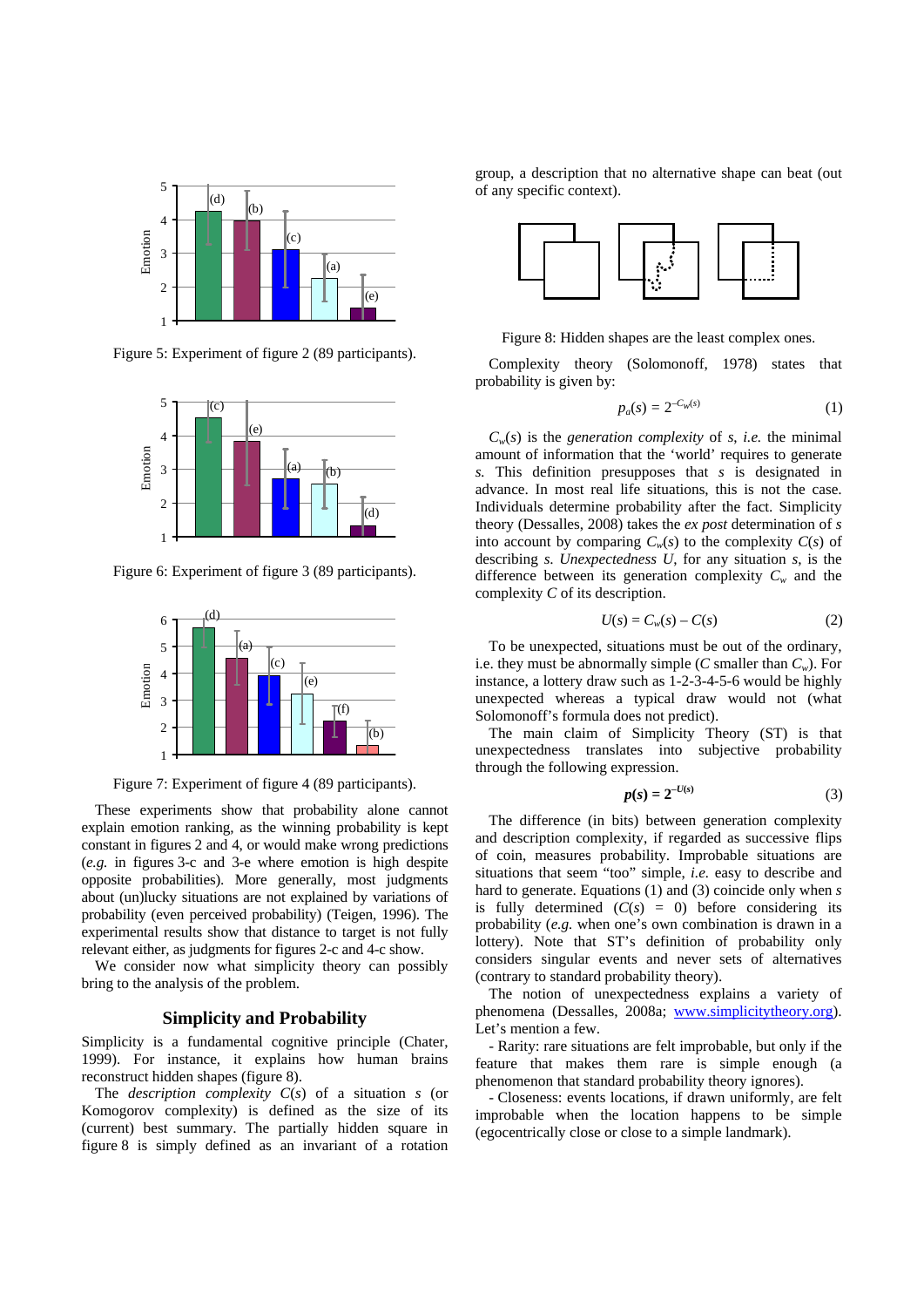- Exceptions: exceptional situations are considered improbable, but only if the feature that makes them exceptional is simple enough.

- Coincidences: The unexpected character of coincidences is also due to simplicity (Dessalles, 2008b). If  $s_1$  and  $s_2$  are the two coinciding events, then the complexity of the joint event can be assessed:  $C(s_1 \& s_2) \leq C(s_1) + C(s_2|s_1)$ . Consequently,  $U(s_1 \& s_2) \geq C_w(s_1) + C_w(s_2) - C(s_1) - C(s_2|s_1).$ If both events are not unexpected separately and have similar generation complexity, we get:  $U(s_1 \& s_2) \geq C_w(s_1)$  –  $C(s_2|s_1)$ . Unexpectedness may be large if the analogy between  $s_1$  and  $s_2$  is strong (which means that the knowledge of  $s_1$  allows to spare in the description of  $s_2$ ).

ST's definition of probability can be used to describe aspects of the near-miss subjective experience.

#### **Simplicity and Near Miss**

Let's consider the near-miss situation of figure 9, where the colored zone is the winning one. The actual outcome is  $s<sub>1</sub>$ . It might be compared with a standard (*i.e.* mostly complex) loosing situation  $s_{1s}$ , or with a standard winning situation  $s_{2s}$ or with the closest winning situation  $s_2$ .



Figure 9: One dimensional near-miss.

The probability of loosing in the lottery is assessed by:

$$
U(s_{1s}) = C_w(s_{1s}) - C(s_{1s})
$$
 (4)

The generation complexity of any landing site *s* is:

$$
C_w(s) = \log(L/a) \tag{5}
$$

Logarithms are in base 2 (see appendix for indications about how complexity is computed). This formula reflects the fact that the draw is uniform over the whole strip. On a discrete lottery strip, *a* is the size of a unitary cell; on a continuous line, it would be the length of the minimal distinguishable landing site. In complexity terms,  $C_w(s)$  is the amount of information (in bits) that the 'world machine' needs to produce the event (see www.simplicitytheory.org).

Complexity  $C(s)$  is the minimal amount of information needed to designate *s* unambiguously. Since *s*1*s* is a typical position in the losing range, its complexity (see appendix) is:  $C(s_{1s}) = \log(l_1/a)$ . We get:

$$
U_{1s} = U(s_{1s}) = \log\left(\frac{L}{l_1}\right) \tag{6}
$$

This value is equal, on a logarithmic scale, to the standard ratio of extensional probabilities, though it has been established by considering the complexity of one individual event only. Similarly, we have for a standard winning location:

$$
U_{2s} = U(s_{2s}) = \log\left(\frac{L}{l_2}\right) \tag{7}
$$

Simplicity theory allows different computations for  $U(s_1)$ . One computation is the straightforward one, given by (6).  $U(s_1)$  can be also evaluated by comparison with a counterfactual winning situation  $s_2$ :

$$
C_w(s_2) = C_w(s_1) + C_w(s_2|s_1)
$$
  

$$
C(s_2) \le C(s_1) + C(s_2|s_1)
$$

This writing presupposes that  $s_2$  is (fictitiously) generated in two steps, through *s*1. The inequality comes from the fact that any constraint in the computation of complexity may give a suboptimal result. The minimal value of  $C(s_2)$  is obtained when  $s_2$  is the closest winning position, in which case  $C(s_2|s_1) = 0$  (*s*<sub>2</sub> can be determined unambiguously from  $s_1$ ). We get:

$$
U(s_1) \ge U(s_2) - C_w(s_2|s_1) \tag{8}
$$

 $C_w(s_2|s_1)$  measures the smallest amount of information that should be given to the 'world' (here, the lottery machine) for it to produce  $s_2$  instead of  $s_1$ . Normally,  $C_w(s_2|s_1) = C_w(s_2)$ , as the lottery has no memory. In the case of the near-miss experience, individuals allow themselves to 'cheat' with the world (as the normal world does not allow giving such a bit of a boost), as if they could alter the course of events in retrospect. The value of  $C_w(s_2|s_1)$  measures the amplitude of "almost" in the expression "I almost won". It implements the 'distance' *D* postulated by Teigen (2005). Our definition, however, is more abstract than mere physical distance (sitting next to a lottery winner doesn't necessarily provide a feeling of near-miss!). In the situation depicted in figure 9, we have:

$$
C_w(s_2|s_1) = 1 + \log(\delta/a)
$$

In that 'cheating' mode, we need 1 bit to 'tell' the world to move the landing site to the right instead of to the left and  $log(\delta/a)$  to designate the amplitude of the move. On the other hand, the complexity of  $s_2$  is negligible, as it is a remarkable location. We may consider  $C(s_2) = 0$  (see appendix). Finally:

$$
U_2 = U(s_1) \ge \log \left( L/\delta \right) - 1 \tag{9}
$$

We examine now whether the three expressions  $Us_1$ ,  $Us_2$ ,  $U_2$  are of any help to account for the specific cases of figures 2-4.

## **Simplicity Effects**

The main difficulty in applying ST to near-miss situations comes from the fact that we ignore how probability controls emotion. We may assume that emotional intensity is an increasing function of unexpectedness.

A first result is the ability of ST to explain the emotional value of situations depicted in figures 2-d and 4-d. Formula (9) gives a high value for  $U(s_1)$ , as the missed position is both close to the actual outcome and remarkably simple. In the five situations of figure 2,  $a=1$ ,  $L=48$ ,  $l_1=32$ ,  $l_2=16$  and  $\alpha \approx l_2/2$ . If we apply (9) to situation 2-b, we get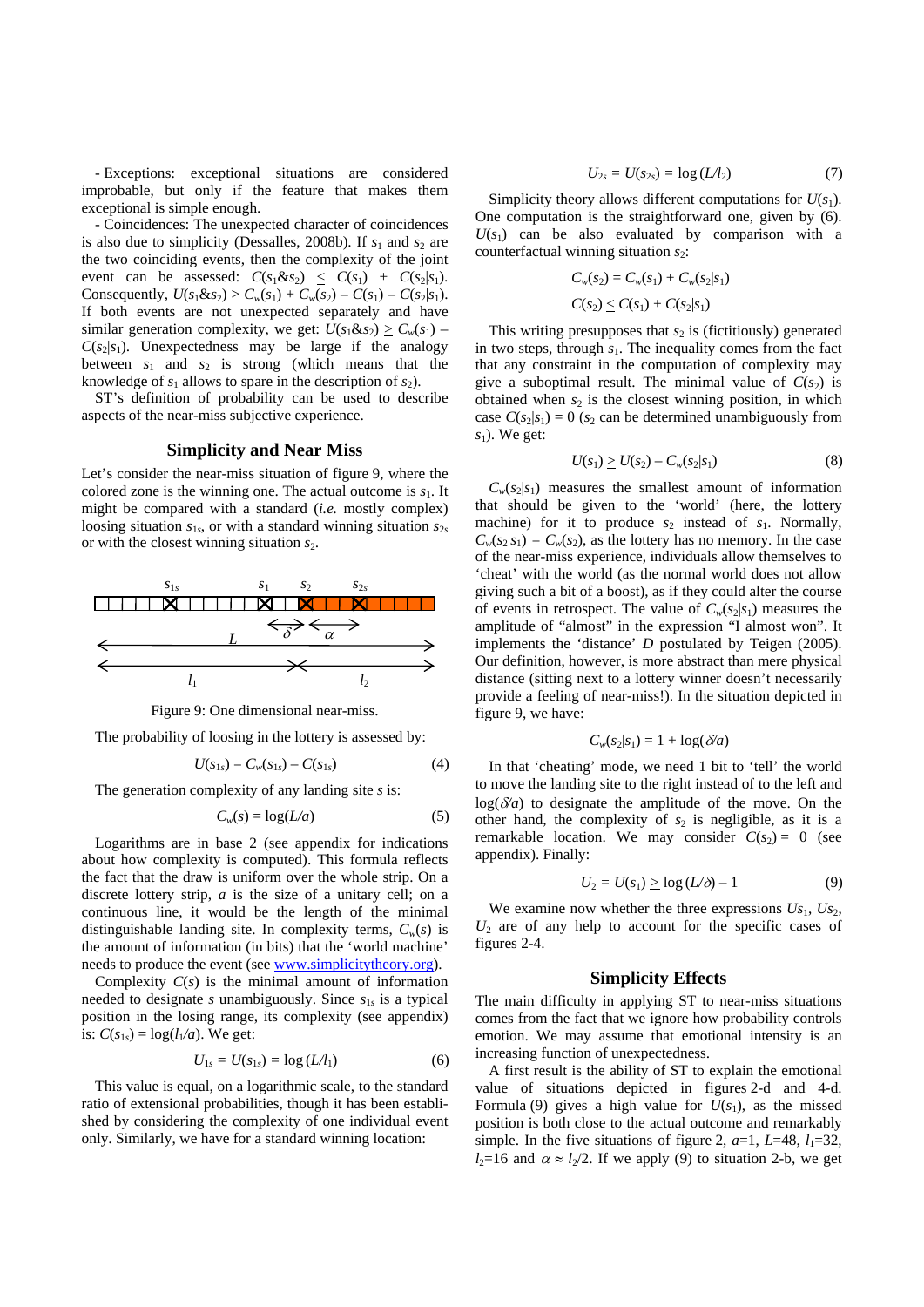$U_2 = \log(48) - 1 = 4.6$ . In situation 2-d, the landing site is blocked at one end of the strip, so we spare the direction bit in the instruction given to the world, and  $U_2 = 5.6$ . In terms of probabilities, loosing that way is equivalent to hitting a target location designated in advance.

In the two-dimensional situation of figure 4-a, the generation complexity of a draw is  $C_w(s) = \log(S/a^2)$ , where *S* is the area of the rectangle. We also have for a standard winning location:  $C(s_{2s}) = \log (l_2^2/a^2)$ , where  $l_2$  is the size of the winning square. For the counterfactual winning position  $s_2$ , we have:  $C(s_2) = \log(4l_2/a)$ , as  $s_2$  must be located along the perimeter of the winning zone. The complexity of cheating is now:  $C_w(s_2|s_1) = 2 + \log (\delta/a)$  (the two additional bits are used to select the 'cheating' direction from four possibilities). Finally:

$$
U_2 \ge \log\left(S/(4l_2)\right) - 2 - \log\delta\tag{10}
$$

In the experiments of figure 4,  $S = 10 \times 8$ ,  $\delta = 0.25$  (or more) and  $l_2 = 4$  or 2. We get  $U_2 = 2.3$  for situation 4-a and  $U_2 \approx 7.3$  for situation 4-d. The difference comes from the fact that  $s_2$  is a remarkable point (see appendix) that does not require to be located on the perimeter of the winning zone. Moreover, the world has only two directions available for correcting its 'mistake', instead of four.

Formula (9) also explains the influence of the distance to the target, and thus the systematic preference of 2-b over 2-a over 2-e, and of 4-a over 4-f over 4-b. The formula does more: it accounts for the fact that the counterfactual location *s*2 is closest to *s*1, a fact that most models merely take as granted.

Finally, formula (9) explains why situation 2-b dominates 2-c and why situation 4-a dominates 4-c. When the winning region is split, the complexity of the counterfactual  $s_2$ increases, by two bits in 2-c and by one bit in 4-c. Unexpectedness is thus diminished in both cases, and emotion is less intense. This is a situation in which subjective probability (as predicted by (3)) changes, while extensional probability does not.

Unfortunately, formula (9) is silent about preferences in figure 3 and it makes two wrong predictions. It wrongly predicts that 2-a should be more emotional than 2-c and that 4-e should be more emotional than 4-c (note that the experimental difference between 4-e and 4-c is not statistically significant). The subjective feeling given informally by some participants is that in 2-c and 4-c, it was "harder" to avoid the winning regions and thus that they are more disappointed. Formulas (6) and (7) may explain these phenomena by providing an estimate of prior probabilities. When the winning region is broken down into four pieces, the complexity of a standard winning region  $s_{2s}$  is increased: we need to designate a way of distinguishing the pieces (see appendix). Note that the two additional bits necessary to find the relevant piece are spared when searching into it, as it is four times smaller. But  $C(s_2)$  gets globally increased and, according to formula (7), winning seems less unexpected and losing appears less probable. Conversely, in a situation like 4-e, the loosing region becomes simpler,

making the standard loosing position more complex  $(s_{1s}$  can be almost anywhere) and thus making  $U(s<sub>1s</sub>)$  smaller than in 4-c. This may explain why the emotion attached to 4-e is relatively downgraded.

#### **Discussion**

This study investigates a phenomenon which, despite its importance in the generation of intense emotions in daily life, resists adequate modeling. In particular, probabilistic models (including Bayesian models) do not provide acceptable explanations.

Simplicity theory does not account for all observed phenomena, but explains for some of them. The principal missing ingredient is the link between probability, as defined by unexpectedness through (3) and emotional intensity. We merely assumed that emotional intensity is an increasing value of unexpectedness. However, we do not know how to integrate prior probabilities, given by (6) and (7), with the amplitude of near-miss given by (9).

The role of prior probabilities is manifest in the situations of figure 3. It is correlated with the fact that extreme values of priors in 3-c and 3-e are felt mostly emotional. However, as evidenced by the large standard deviation in figure 6-e, some participants consider situation 3-e as poorly emotional, as the prior winning probability is very low. We tried to manipulate experimental settings to favor prior probability *vs.* counterfactual thinking. We proposed a version of the experiment in which dots dynamically appeared at random locations before stopping at the nearmiss position, instead of moving continuously as in the preceding experiments. The hope was to make people more aware of  $U_{1s}$  and  $U_{2s}$ , as both situations of failures and of success could be observed just before the test began. A comparison of figure 7 and figure 10 shows the consistency of participants' behavior, but fails to show any effect of the prompting.



Figure 10: Experiment of figure 4 with random prompting (89 participants).

For some aspects of the near-miss experience, we must perhaps make additional assumptions. In the case of figures 3-c and 3-e, we see that individuals declare equally strong emotions (figure 6) with some indication that 3-c would be even more emotional. Unexpectedness is, however, stronger in 3-e. A possible explanation is that losses provoke more intense emotions than gains (Kahneman & Tversky, 1979).